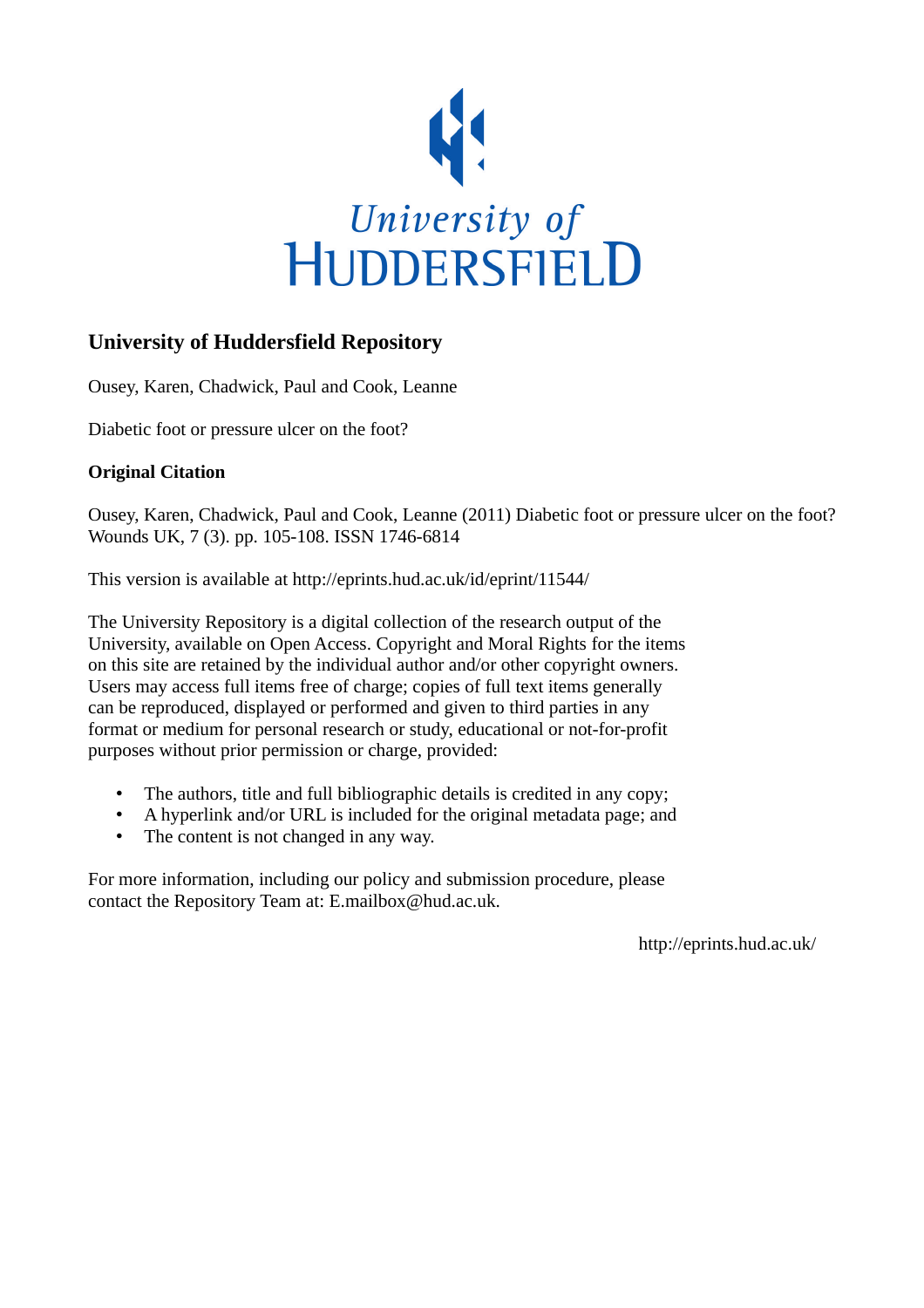# **Diabetic foot or pressure ulcer on the foot?**

*Diabetes is one of the greatest health challenges facing the United Kingdom (UK) today, with 2.5 million people diagnosed with diabetes in the UK, not including up to half a million people who have the condition but are unaware of it (Diabetes UK, 2009).* 

*Disease of the foot is a complication of diabetes caused by damage to the nerves and blood vessels that serve the limbs (Diabetes UK, 2009). Active foot disease may be either of recent onset or chronic but deteriorating.*

*The term active foot disease refers to anyone with diabetes who has:*

- 8 *An ulcer, blister or break in the skin of the foot*
- 8 *Inflammation or swelling of any part of the foot, or any sign of infection*
- 8 *Unexplained pain in the foot*
- 8 *Fracture or dislocation in the foot with no preceding history of significant trauma*
- 8 *Gangrene of all or part of the foot (Diabetes UK, 2009).*

*People at highest risk are those who have a previous history of ulcers, neuropathy or nerve damage and circulatory problems.* 

*Karen Ousey (KO) is Reader, Advancing Clinical Practice, School of Human and Health Sciences, University of Huddersfield; Paul Chadwick (PC) is Principal Podiatrist, Department of Podiatry, Hope Hospital, Salford; Leanne Cook (LC) is Lecturer Practitioner, Division of Podiatry, Department of Health Sciences, University of Huddersfield*

*A pressure ulcer is defined as an area of localised damage to the skin caused by prolonged or excessive soft tissue pressure along with shear or friction, or a combination of these (European Pressure Ulcer Advisory Panel [EPUAP], 2005).* 

*The heel has been identified as the second most common site for pressure ulcer development, accounting for up to 28% of all reported ulcers (Barczak et al, 1997). Indeed, Clark et al (2004) concurred, identifying in their survey that 261 (25.8%) patients experienced their most severe ulcers in the heel area.* 

*Published literature has identified inconsistencies, and deficits, in the knowledge base of many healthcare professionals involved in the management of diabetic foot disease and diabetic foot ulceration (Mitchell et al 2000; Mackie, 2006). One survey investigated the educational needs of nurses involved in wound care, by exploring areas of deficiency and proficiency in education and practice (Edwards et al, 2005). They highlighted that 35% of nurses had only minimal knowledge of the diabetic foot, despite the fact that 85% of the nurses questioned were involved in the management of diabetic foot ulceration (Edwards et al, 2005). This may be surprising, yet it evokes the question of whether individuals with diabetes are receiving optimum care, and if practitioners are being taught how to undertake an effective and evidence-based assessment of health needs.*

*The National Institute for Health and Clinical Excellence provide guidance for practitioners on best practice treatment on individuals with either a diabetic foot ulcer (NICE, 2004) or a pressure ulcer (NICE, 2005). However, how can we be satisfied that appropriate guidance is being followed by the multidisciplinary team? Diabetes UK strongly recommend that effective management of disease of the foot in diabetes, requires effective integration of the input of different healthcare professionals, who together have the skills necessary to assess and treat foot lesions.* **KO**

#### **Do practitioners differentiate between a diabetic foot ulcer and a pressure ulcer on the foot?**

**PC:** This whole area relates to the use of strict definitions regarding the grading and classifying of lower extremity wounds. It has become more problematic due to the admirable drive to reduce the number of pressure ulcers. I think many practitioners struggle to differentiate between a pressure ulcer (PU) and a diabetic foot ulcer (DFU). A recent prevalence survey in my local hospital showed a larger than expected increase in the number of pressure ulcers. When this data was examined, it was found that nursing staff on the ward were counting all DFUs as pressure ulcers. While this may be strictly true in that most DFUs have some kind of pressure within their aetiology, most DFUs (with the obvious exception of heel wounds)

Wounds uk, 2011, Vol 7, No 3 **105**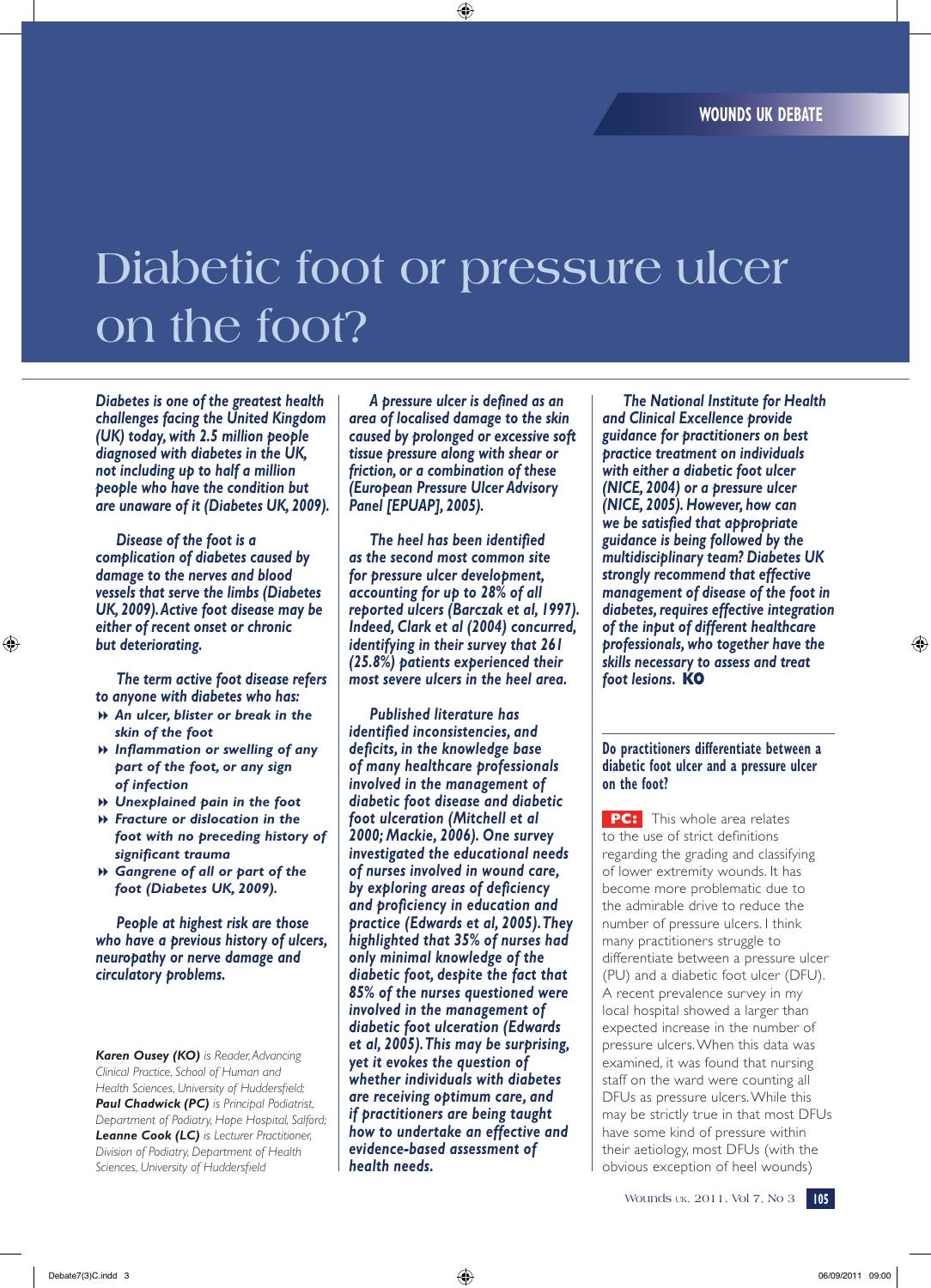**PC:** *The paradox is that often within DFU management, reduction of mobility to offload the ulcer is advocated, whereas the focus of pressure ulcers is to keep people moving and mobilise where possible.* 

**LC:** *... the real issue is not whether the 'label' of the wound is correct, but that the patient receives the most*  appropriate care through assessment and correct referral within a prompt time-frame to a 'specialist' in that area.

are not 'classic' pressure ulcers. Work done by McIntosh and Ousey (2008) confirmed this confusion. When they showed a picture of a wound on a heel of a patient with diabetes to a cohort of podiatrists and a cohort of nurses, they found that 'nurses were generally of mixed opinion, with 46% claiming they would manage this wound as a pressure ulcer and 54% as a diabetic foot ulcer. There was a general consensus across the podiatrists that this wound would be managed as a diabetic foot ulcer (85%), with the minority (15%) providing pressure ulcer care'.

**LC:** I believe that many practitioners try to differentiate between diabetic foot ulceration and pressure ulceration, as many understand the need for correct diagnosis of aetiology to ensure that effective treatment is recommended. The difficulty comes when the ulceration may have a number of causative factors, for example, a patient with diabetes who has peripheral arterial disease with reduced mobility develops a heel ulcer. Is this due directly to pressure, ischaemia or secondary to diabetic neuropathy, or is it ok just to say the ulcer is multifactorial? What is vital for effective management is to ensure that all patients with diabetes who develop foot ulceration, regardless of the location of the ulcer or whether it is thought to be directly related to pressure, are seen and assessed by a member of staff, be that medical, nursing or podiatry, who are competent at holistic assessment of the diabetic foot. This includes assessment of neuropathy, arterial

status, risk factor management and diabetes management.

#### **Is there in fact a difference?**

**PC:** There is a difference, but I think confusion lies with the term 'pressure' ulcer. Many ulcers, including DFUs, have a type of pressure within their aetiology which could be, among others, shear or intermittent compressive stress. What most people mean by a pressure ulcer, as defined above by EPUAP may involve shear, but is most commonly also associated with immobility and consistent pressure. The old-fashioned term of decubitus ulcer or bed sore could be seen as more appropriate. The paradox is that often within DFU management, reduction of mobility to offload the ulcer is advocated, whereas the focus of pressure ulcers is to keep people moving and mobilise where possible.

**LC:** There are differences between pressure ulcer *per se* and diabetic foot lesions, but pressure from an illfitting shoe can cause ulceration in the diabetic foot patient. Is this due to pressure or underlying neuropathy? The neuropathy precludes the patient from having normal protective pain sensations. Then again, you could argue that spinal injuries are insensate, but if a sacral pressure ulcer developed on a spinal patient who had been sitting on an inappropriate surface for a number of hours, you would be clear that this has developed due to direct pressure. The important message to get across is that the real issue is not whether the 'label' of the wound is correct, but that the patient receives

the most appropriate care through assessment and correct referral within a prompt time-frame to a 'specialist' in that area. These are commonly attached to the diabetic centres where full assessment is undertaken in line with NICE guidance, and links are established to provide access to the full multidisciplinary team, including diabetologist, diabetic nurse specialists, dieticians, orthopaedic consultants, vascular consultants, etc.

#### **Do you think treatment for foot ulcers is dependent on which healthcare professional group assesses the individual on first contact?**

**PC:** As the work above by McIntosh and Ousey (2008) supports, it obviously does. I think the message needs to be, that with all ulcers, the aetiology is the primary factor to address. If the cause is due to a patient being immobilised, use of pressurerelieving supports and repositioning is vital. If the aetiology is due to neuropathy and resultant altered foot shape and abnormal stresses, the use of offloading devices to reduce mobility and subsequent stresses is also vital. The common denominator is the reduction of pressure. The role of addressing systemic factors and taking an holistic approach to care within the management is also crucial. Thus, addressing diabetes control, vascular supply, managing infection, etc need to be central.

**LC:** Yes most certainly, the focus on treatment depends greatly on which healthcare practitioner group the patient is seen by. In general, community nursing teams tend to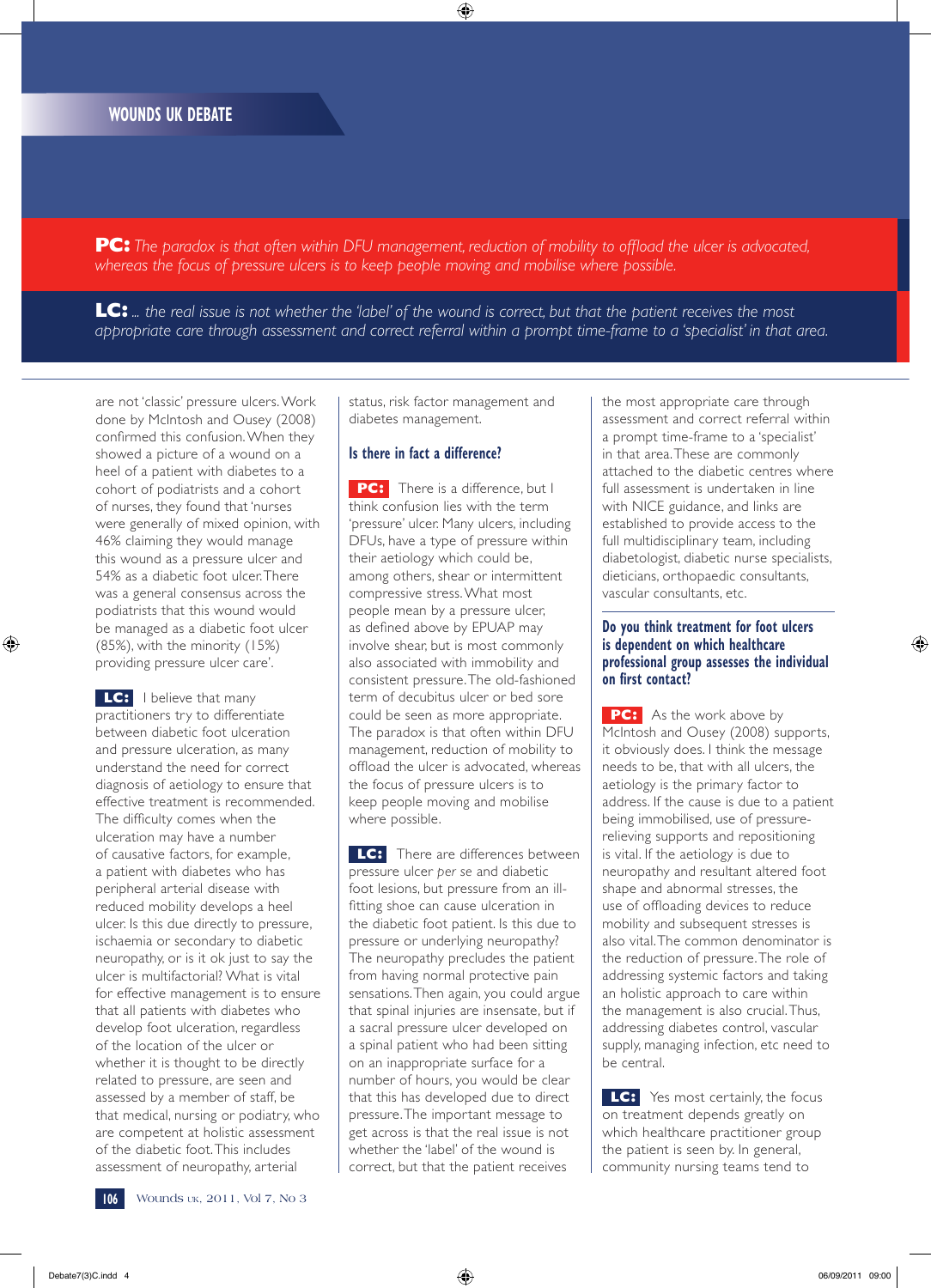**LC:** *Amputations are highly costly procedures both financially and, more importantly, in terms of the negative effect on patient quality of life.*

**PC:** *... the nurse should be able to recognise a problem and have unfettered access to expert opinion. This role of identification should be supported again by good multidisciplinary team-working and education.* 

focus on wound bed preparation, and community podiatry teams on aspects of pressure from footwear and offloading techniques. However, there are bodies of practitioners, be they podiatry or specialist nurses, that understand and deliver complete holistic assessment of the patient; assessing the foot for evidence of neuropathy and ischaemia, while also addressing issues relating to footwear and the need for offloading, in combination with effective wound bed preparation. However, these do tend to be found in specialist diabetic centres/clinics.

#### **How can we ensure that practitioners understand that there is a difference between an individual with diabetes who has a pressure ulcer and an individual who has a diabetic foot ulcer?**

**PC:** This has to be through joint education sessions and combined, or shared working. Practitioners need to understand that the wound belongs to the patient not a professional group, and the best management strategy for these patients is good multidisciplinary working in combination with good multidisciplinary education.

**LC:** The only solution is education to provide practitioners with the knowledge required, and to ensure that they are aware of the policies that surround diabetic foot management and where patients should be referred. Local policy can also help to ensure that clear referral pathways are in place for all staff.

**Do you agree that nurses have only minimal knowledge of the diabetic foot?** 

**PC:** I think this is a broad statement. I know some nurses who have an excellent knowledge of the diabetic foot and some leading centres employ specialist nurses to manage the condition. The generalist nurse who deals with a wide variety of conditions should not be expected to have a great knowledge of the diabetic foot, but should have the minimal skills as laid down by the National Minimum Skills Framework (Diabetes UK, 2011). That is to say, the practitioner should be 'aware of the need for urgent expert assessment of all newly presenting foot ulcers/ lesions, and of the steps to be taken to obtain it. Such lesions include all ulcers, the development of unexplained inflammation/swelling of the foot, the development of pain in the foot and any other problems which cause concern.'

As a minimum, the nurse should be able to recognise a problem and have unfettered access to expert opinion. This role of identification should be supported again by good multidisciplinary team-working and education.

**LC:** No, you cannot simply distinguish knowledge levels by professional groups. There are many highly skilled nurses who understand and add value to the management of diabetic foot management. Likewise, some podiatrists have more skills and knowledge in biomechanics and have little experience in the care of the patient with a diabetic foot ulceration. It all depends on the exposure to training and personal area of expertise. Nurses often play

a vital role in the management of both acute and chronic diabetic foot ulceration and are key members of the diabetic foot multidisciplinary team.

**In this present economic climate of saving money and promoting quality in the health service, how can we ensure that practitioners have the knowledge and skills to maintain and execute evidence-based care for those with lower limb ulceration?** 

**PC:** As I have described above, the key to improving quality while providing value for money is easy access to specialist assessment. Wherever there is good evidence about the beneficial nature of a particular sequence of healthcare interventions, it is necessary to put into place organisational arrangements that will maximise the chance that the interventions will be performed and the arrangements are effective. The National Minimal Skills Framework (2011) highlighted the competencies required of practitioners dealing with foot disease within diabetes. It is not though enough simply to train healthcare professionals to perform their technical and professional roles adequately. Nor can one reasonably expect that patients will turn up for an intervention at the right time and in the right place. In addition to the required competencies, there needs to be structures or pathways of care enabling professionals to apply their knowledge and skills consistently and efficiently. There also needs to be signposts or self-enabling information for patients. Integral to this process is the development of an integrated